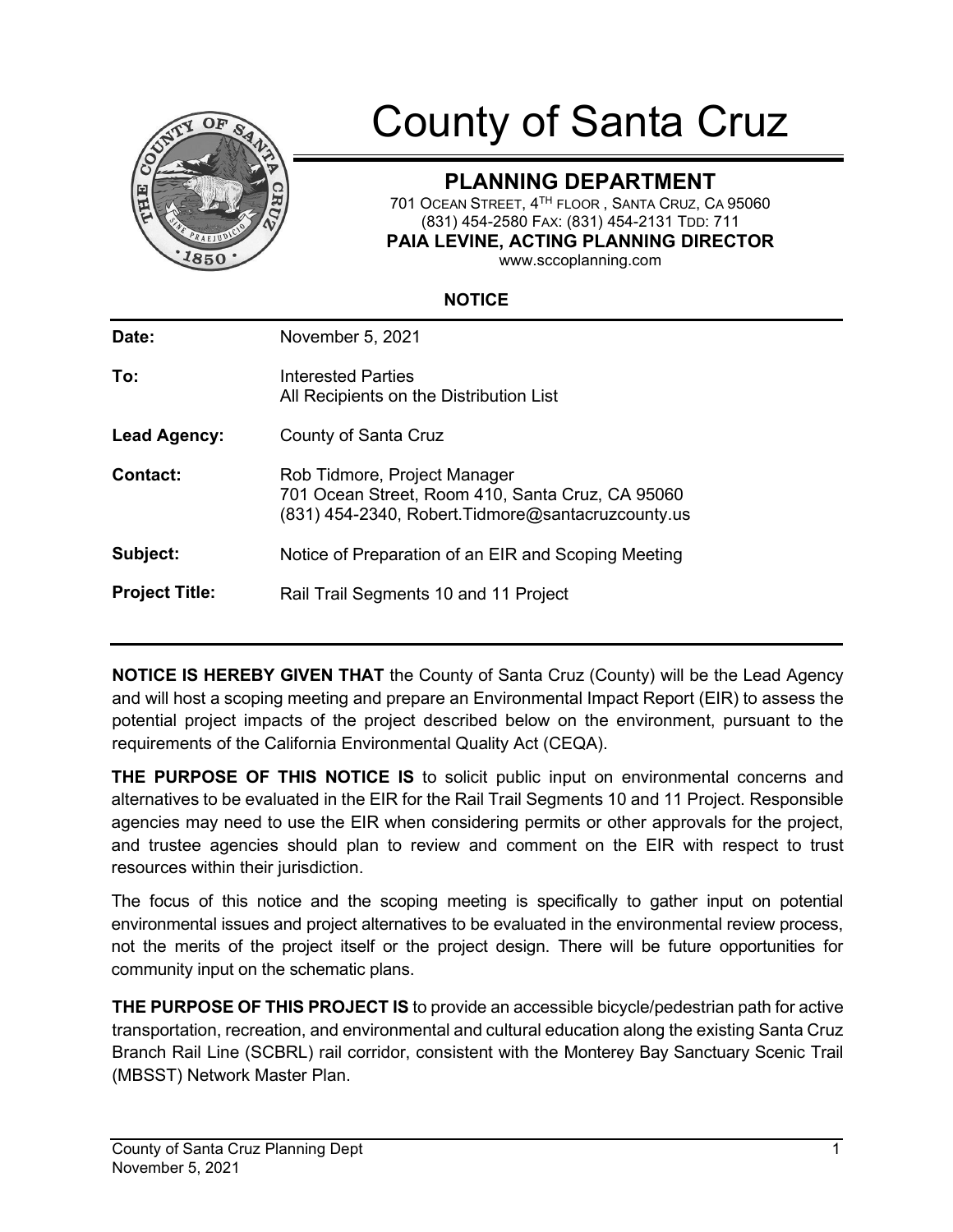**PUBLIC INPUT DUE DATE:** Written comments should be submitted or postmarked within 30 days of the receipt of this Notice, as provided by State law, and thus should be received no later than

**5:00 p.m. on TUESDAY, DECEMBER 7, 2021**. Please submit your comments in writing to the contact person's name and address below. Please include the commenter's name, agency or organization (if applicable), phone number, and email (typed or written legibly) in your response. The focus of the NOP and your comments is specifically to gather input on potential environmental issues and project alternatives to be evaluated in the EIR, not the merits of the project itself or the project design. There will be future opportunities for community input on the design.

### **County of Santa Cruz Project website**

<https://www.dpw.santacruzcounty.us/RailTrail>

or

**Rob Tidmore, Project Manager** County of Santa Cruz, Department of Public Works 701 Ocean Street, Room 401 Santa Cruz, California 95060 [RailTrail@santacruzcounty.us](mailto:RailTrail@santacruzcounty.us)

## **PROJECT LOCATION AND DESCRIPTION:**

The **Rail Trail Segments 10 and 11 Project** is an approximately 4.5-mile bicycle and pedestrian system that generally extends along the SCBRL corridor, from the eastern side of 17<sup>th</sup> Avenue to the western side of State Park Drive in unincorporated Santa Cruz County (**Figure 1**).

The project is part of the larger MBSST Network, for which a Master Plan was adopted and a programmatic EIR was certified in 2013 by the Santa Cruz County Regional Transportation Commission (SCCRTC). In 2014, the SCCRTC made minor revisions to the Master Plan and prepared an EIR addendum. The Master Plan was prepared to establish a continuous alignment, including a bicycle and pedestrian trail, along the SCCRTC-owned SCBRL extending the length of Santa Cruz County. Information from the Master Plan EIR will be used as appropriate in the EIR for Segments 10 and 11.

The EIR for Segments 10 and 11 will evaluate the proposed project, called *Rail with Trail*, as well as a *Railbank with Trail* alternative, at an equal level of detail. When an alternative is evaluated at an equal level of detail, CEQA requires that the lead agency identify a preferred alternative. The County considers the proposed project, *Rail with Trail*, the preferred alternative for purposes of environmental review.

- **Proposed Project: Rail with Trail**. The multi-use trail would be located alongside the railroad tracks. The trail would be 10-12 feet wide (but may be reduced to 8 feet in areas with existing constrained conditions). The Project may include shifting of the tracks within the right-of-way as necessary to accommodate the trail.
- **Alternative 1: Railbank with Trail**. The multi-use trail would be located generally along the rail centerline, and the existing tracks and ties would be removed to enable construction of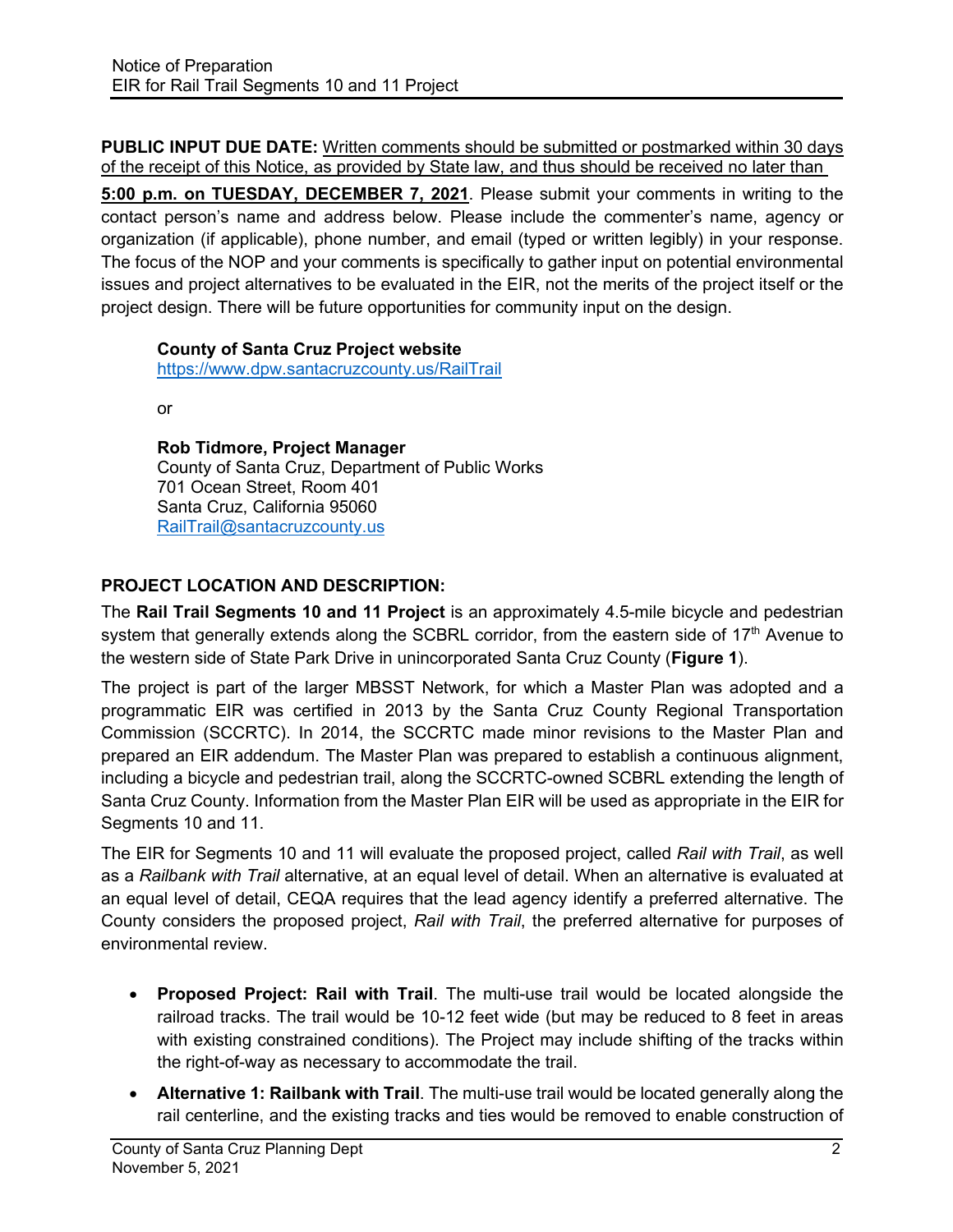the trail. The trail width would be determined during preliminary design, with the goal of reducing significant project effects in accordance with CEQA Guidelines (Sec 15126.6). This railbanking alternative allows for future installation of tracks and relocation of the trail alongside the tracks.

As required by CEQA, the County will also consider other project alternatives, which must meet most of the project objectives while substantially lessening or avoiding any of the significant impacts of the proposed project. As part of this scoping process, the County is soliciting input from agencies and the public on additional alternatives that should be considered for evaluation within the alternatives section of the EIR. Comments regarding suggested alternatives should include a clear description in narrative and graphic formats to the extent possible. Comments on this subject will be most helpful if they include the author's thoughts regarding how well they might meet the requirements of CEQA.

## **PROBABLE [ENVIRONMENTAL E](http://www.sccoplanning.com/PlanningHome/Environmental/CEQAInitialStudiesEIRs/CannabisRegulationsEnvironmentalReview.aspx)FFECTS:**

Although, at this very early stage of the environmental review process, it is impossible to know with certainty the precise nature and extent of the environmental effects that will be identified as preparation of the Draft EIR gets underway, it is possible to identify key categories of environmental effects that the proposed project may affect. These include Aesthetics, Air Quality, Biological Resources, Cultural Resources, Geology/Soils, Greenhouse Gas Emissions/Climate Change, Hazards and Hazardous Materials, Hydrology and Water Quality, Land Use and Planning, Noise, Recreation, Transportation/Circulation, and Tribal Cultural Resources.

### **SCOPING MEETING:**

Pursuant to the public participation goals of CEQA, as set forth in particular in Public Resources Code section 21083.9, subdivision (a), the County will host an EIR Scoping Meeting at the date, time and location indicated below to gather additional input on the scope of the EIR analysis. The meeting will be held virtually due to public health concerns.

### **Wednesday, November 17, 2021 5:00-6:30 PM**

**Click the link below to join the webinar:** <https://rrmdesign.zoom.us/j/83193208360> **Webinar ID:** 831 9320 8360 **Call-in Options via Telephone:** +1 408 638 0968 or +1 669 900 6833

## **ACCOMMODATIONS FOR PERSONS WITH DISABILITIES**

The County of Santa Cruz does not discriminate on the basis of disability, and no person shall, by reason of a disability, be denied the benefits of its services, programs, or activities. If you are a person with a disability, specifically a communication disability, and you would like to request a reasonable modification or accommodation to fully participate in the meeting via videoconference or telephone, please contact the Department of Public Works at (831) 454-2160 or

[robert.tidmore@santacruzcounty.us](mailto:robert.tidmore@santacruzcounty.us) at least 24 hours in advance of the meeting to discuss your accessibility needs. Persons with disabilities may request a copy of the agenda and presentation in an alternative format.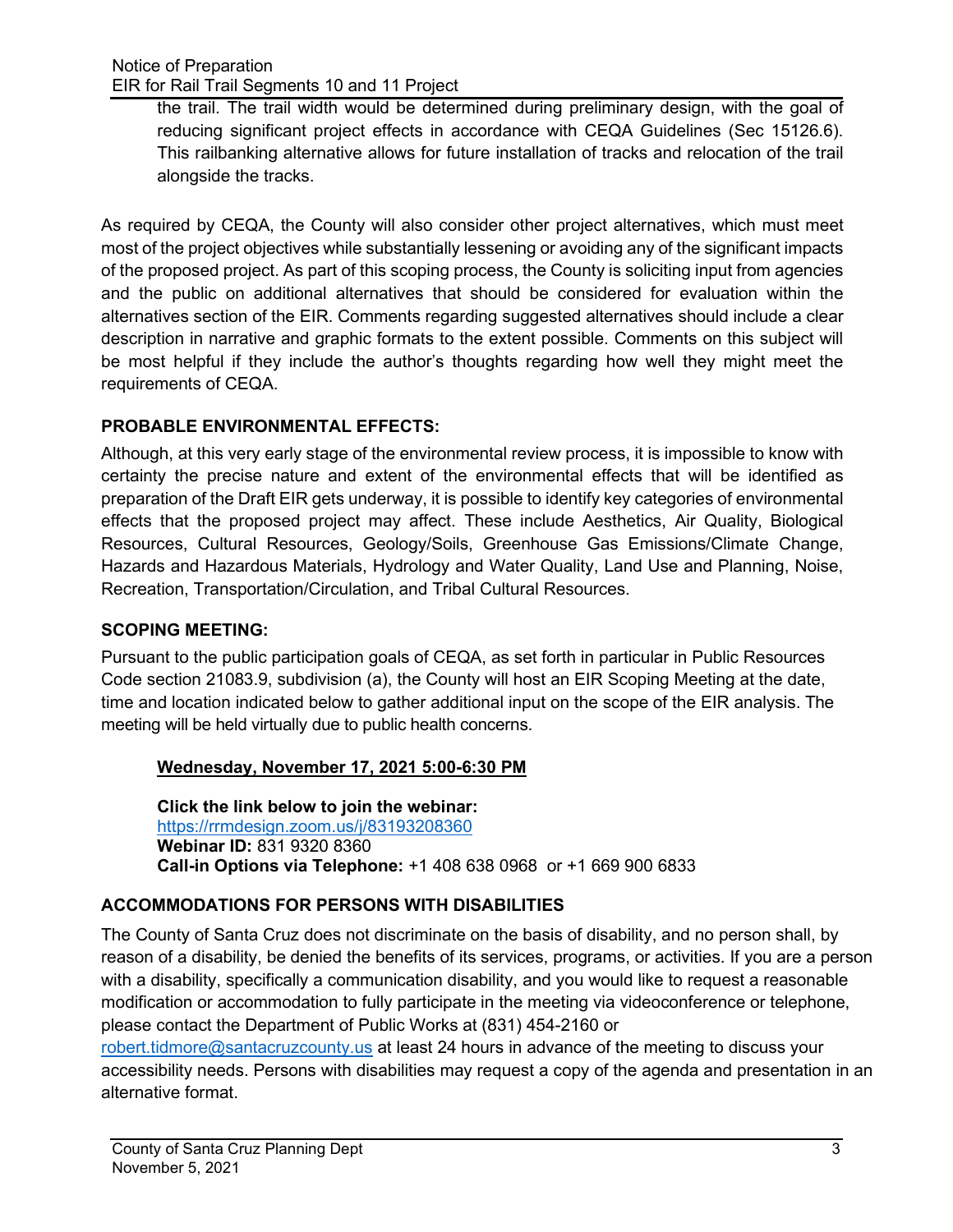